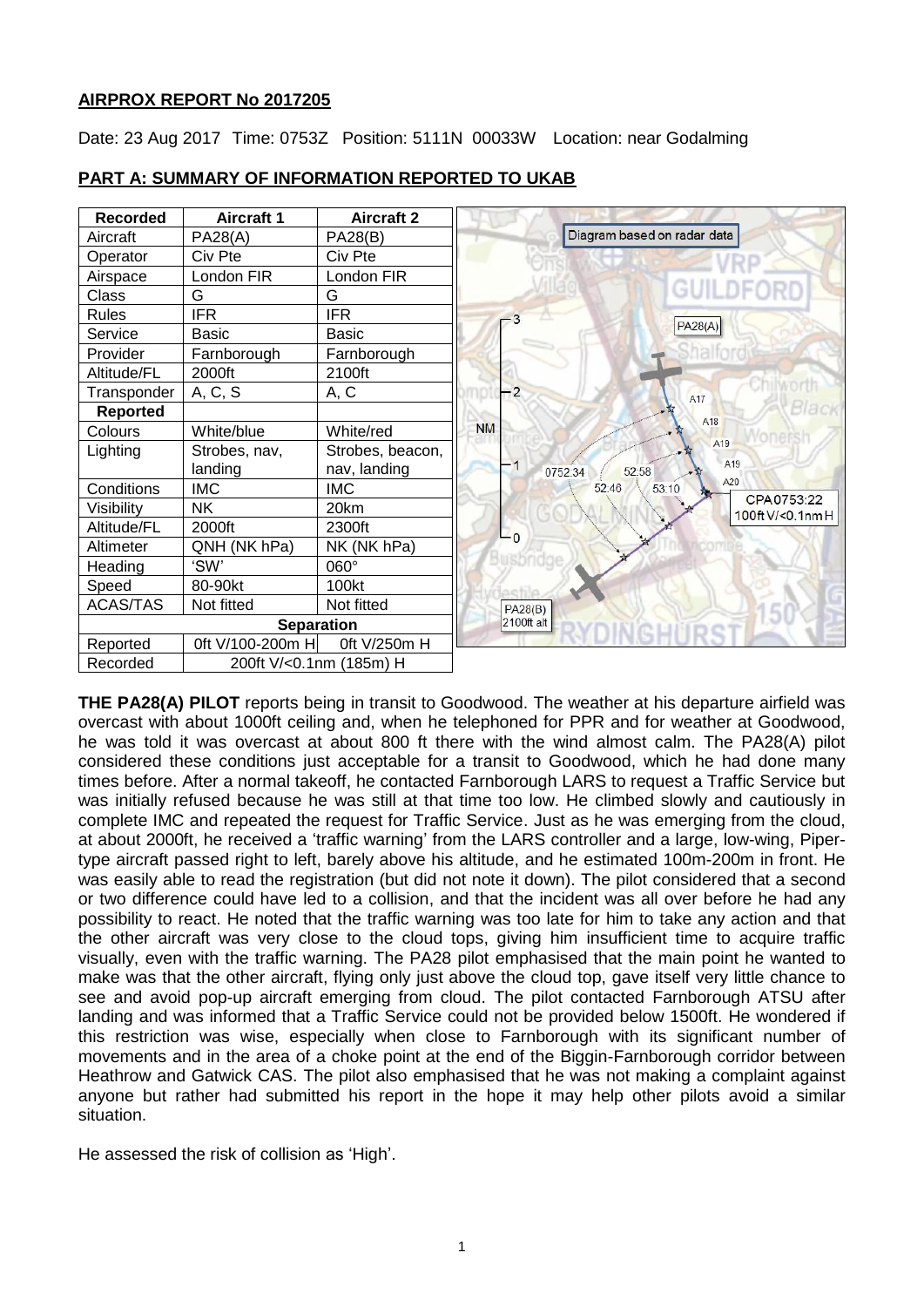**THE PA28(B) PILOT** reports in transit to Rochester, IMC above cloud. He heard the pilot of PA28(A), climbing out and requesting a Traffic Service at 1300ft. The controller declined, stating that PA28(A) was too low. The PA28(A) pilot request a Traffic Service a little while later but the controller did not reply because he was busy talking to a 'light jet' inbound to Farnborough. The PA28(B) pilot then saw a white, G-registration Piper Warrior or Archer type aircraft, which suddenly appeared on his left, climbing out of the cloud-top, and which passed close behind. The PA28(B) pilot stated that he did not request a Traffic Service because he did not believe he would be given one at his position and altitude, and that it was early morning, with little traffic in the area. He also opined that even on a Basic Service the controller could have seen that the 2 aircraft's tracks were converging and that Traffic Information should have been passed to each of them.

He assessed the risk of collision as 'Medium'.

**THE FARNBOROUGH TRAINEE CONTROLLER** reports working Farnborough Approach under the instruction of an OJTI. He was working one IFR aircraft inbound to Fairoaks under a Traffic Service and had another LARS aircraft (squawking 0431) tracking from west to east under a Basic Service [PA28(B)]. He was called by a second LARS track which was climbing to altitude 1300ft and which requested a Traffic Service [PA28(A)]. He gave the pilot a squawk and the QNH, and instructed that it was a Basic Service to which the pilot again requested a Traffic Service. The controller informed the pilot it was a Basic Service only due to his altitude. The PA28(A) appeared to be tracking south, maintaining altitude 1300ft. Traffic Information was passed on PA28(A) to the IFR traffic inbound to Fairoaks and, once the IFR traffic was clear of PA28(A), it transferred to Fairoaks. Unaware to the controller, PA28(A), continuing south, had started a slow climb to altitude 2000ft. The controller was taking phone calls from LTC and Tower regarding traffic departing from Farnborough. Whilst this was happening, PA28(A) had climbed to altitude 2000ft and was confronted by the other LARS track, which was routing west to east at altitude 2100ft and less than 0.5nm ahead of PA28(A). The PA28(A) pilot again requested a Traffic Service and the controller responded by saying he was identified and called the traffic in his 12 o'clock, 0.5nm, similar altitude. The pilot commented that the other aircraft had 'just passed in front of his nose'.

**THE FARNBOROUGH OJTI** reports that Farnborough Approach Radar was bandboxed with LARS West during a training session. He did do not recall the time of the event, but did recall the PA28(A) pilot calling and requesting a Traffic Service. The trainee correctly noted that a Radar service for an aircraft reported at that level was not permitted, and issued a Basic Service. Other activities were being carried out at the time, including airways leavers inbound to Fairoaks, and a short while later he noticed that PA28(A) had climbed to 1900ft and had just crossed paths with another aircraft that was also in receipt of a Basic Service from Farnborough. The PA28(A) pilot did not advise that he was intending to climb, and therefore the OJTI and trainee controllers had no reason to vary the service issued. The OJTI did not detect a risk of collision between the two Basic Service aircraft prior to this due to other activities on the sector.

#### **Factual Background**

The weather at Farnborough was recorded as follows:

METAR EGLF 230750Z 31002KT 4900 BR BKN008 17/17 Q1012=

#### **Analysis and Investigation**

# **CAA ATSI**

The PA28(B) pilot had contacted Farnborough LARS for a Basic Service at 0744:00, and had advised the Farnborough controller of his intention to remain to the north of Gatwick's controlled airspace. At 0747:02 the PA28(A) pilot made his first call to the Farnborough LARS controller, but the transmissions were broken and the controller advised that the transmissions were unreadable. At 0749:00, the controller called the PA28(A) pilot back and two-way communication was established. The pilot requested a Traffic Service and the controller advised that he was identified,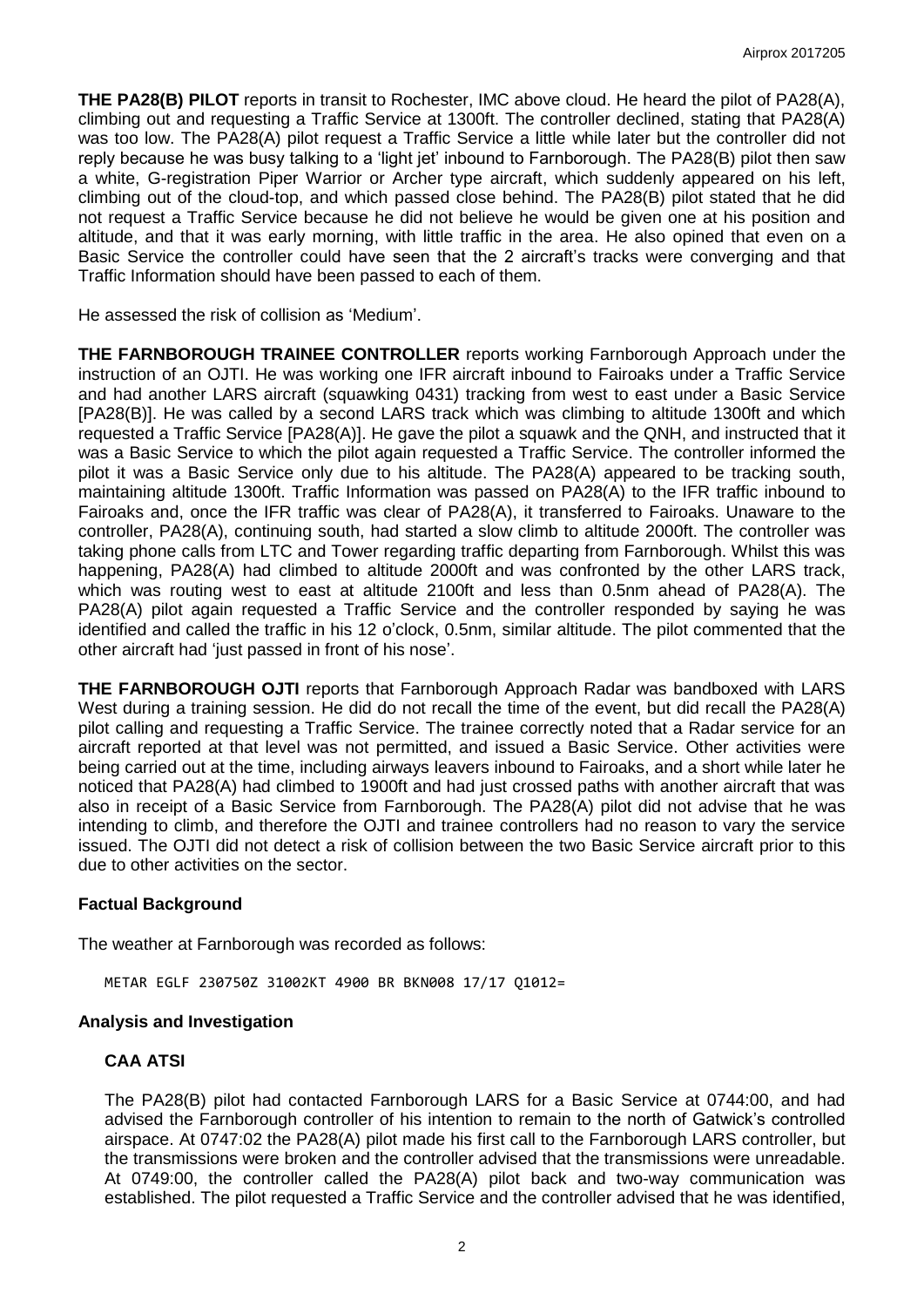but, due to his level (reported altitude 1300ft), it would be a Basic Service. This was acknowledged by the PA28(A) pilot at 0749:35, Figure 1 (note that the PA28(A) transponder code shows 0430, cycling through to 0432).



Figure 1 – 0749:35

At 0751:46 the PA28(A) indicates on radar replay passing 1500ft in a climb (Figures 2 & 3).





At 0753:11, the PA28(A) pilot reported at 2000ft and requested a Traffic Service (Figure 4). The controller acknowledged this and at 0753:20, (Figure 5), passed Traffic Information to him on the PA28(B), advising him that it was in the 12 o'clock at 0.5nm passing right-left and indicating 2100ft. The pilot acknowledged this, replying that the other aircraft had just passed directly in front of him.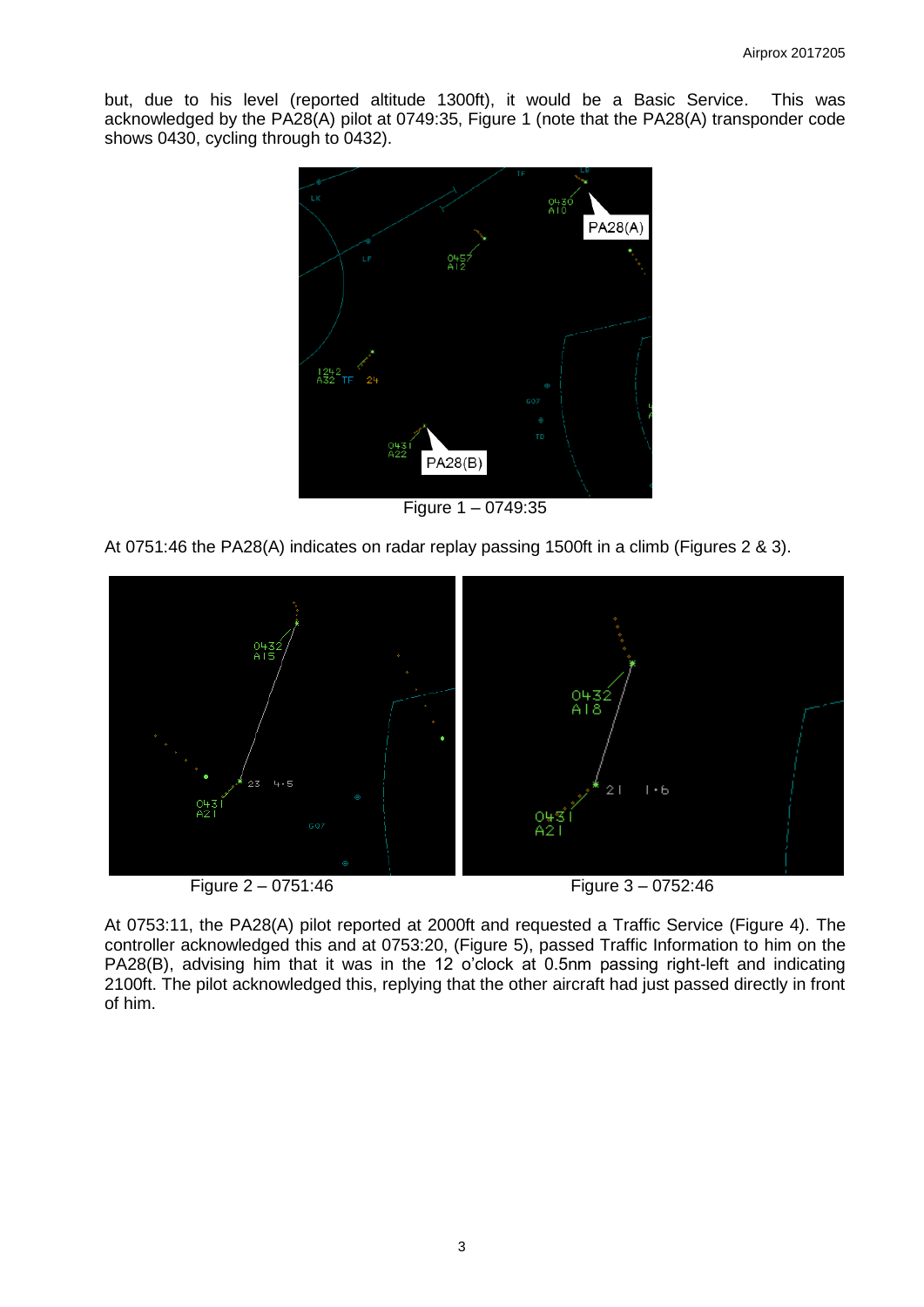

CPA took place at 0753:22, with the aircraft separated by <0.1nm laterally and by 100ft vertically (Figure 6).



Figure 6 - 0753:22

The Farnborough controller was a high-hours trainee, under the supervision of an OJTI. Traffic levels were considered to be light, with 3 aircraft on frequency and a pending departure. He reported taking a phone call regarding the departing aircraft during the period the PA28(A) was climbing, and it wasn't until attention was drawn by the PA28(A) pilot's altitude report and further re-request for a Traffic Service, that he saw the confliction with the PA28(B), and passed Traffic Information immediately. The OJTI report confirmed that he had not been aware that the PA28(A) had climbed and had not seen the confliction with PA28(B) due to being involved with other tasking. ATSI contacted the ATC unit management, and the existence of a minimum level for a Traffic Service was discussed. Surveillance-based ATC service availability is determined by local terrain, and both radar and R/T coverage. Farnborough MATS Part 2 advises controllers that the minimum level at or above which a Traffic Service may be provided is 1500ft. This restriction is not notified elsewhere. The unit felt that had the PA28(A) pilot advised that he intended to climb, the controller would have monitored the flight more closely, with a view to agreeing to a Traffic Service when the aircraft passed 1500ft. Because only a Basic Service was agreed, the controller and OJTI shifted their focus away from that aircraft. CAP774 states:

'… *the provider of a Basic Service is not required to monitor the flight'. 1*

*'Pilots should be aware that Basic Service might not be appropriate for flight in IMC or where lookout is constrained by other factors, when other ATS are available'. 2*

 $\overline{\phantom{a}}$ <sup>1</sup> CAP774 UK Flight Information Services Chapter 2. Basic Service. Para 2.1

<sup>2</sup> CAP774 UK Flight Information Services Chapter 2. Basic Service. Para 2.3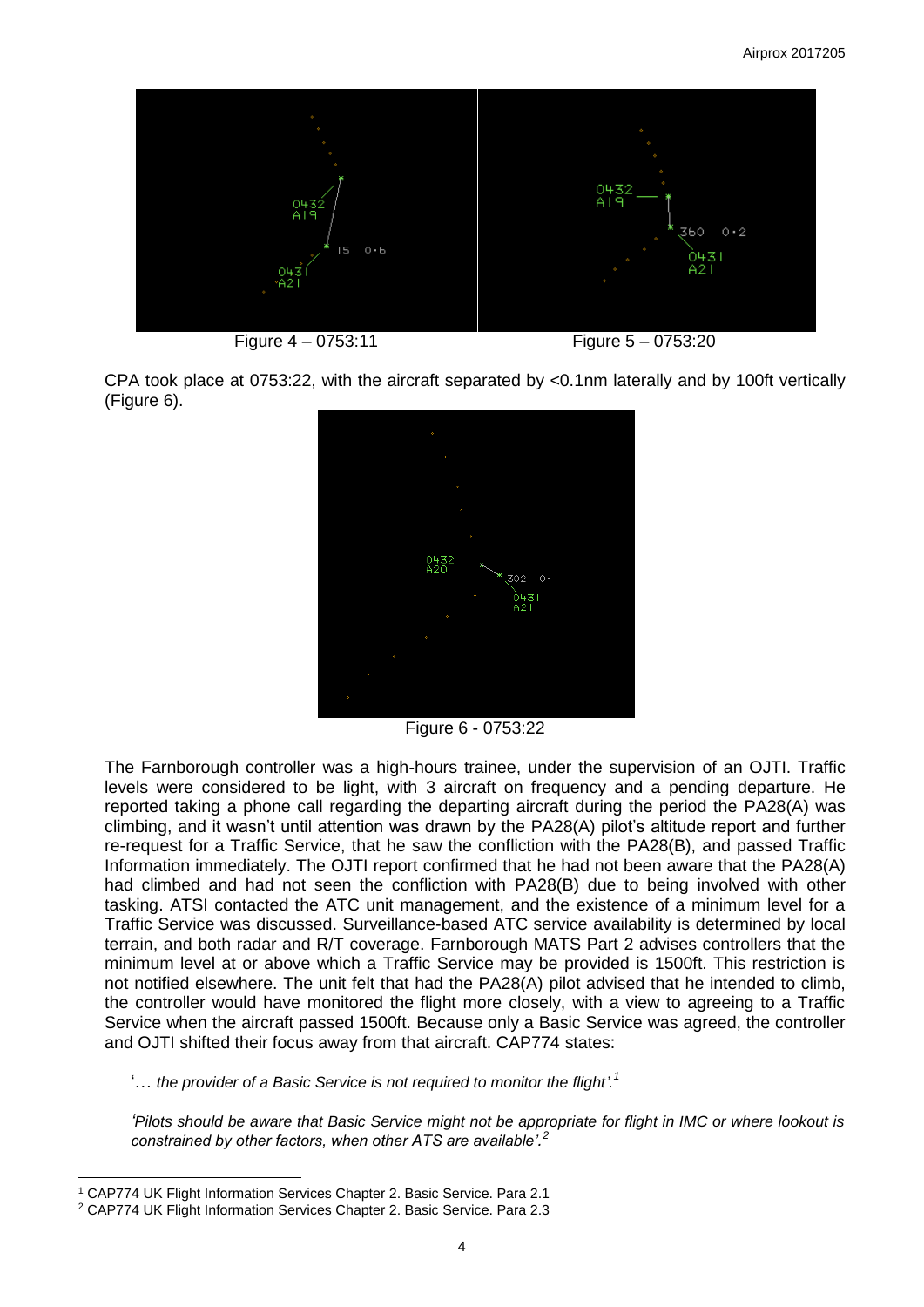The P28(A) pilot did not ask, and the controller did not advise, at what level Farnborough would be able to provide a Traffic Service. Had he requested a Traffic Service when passing 1500ft, then the confliction with the PA28(B) may have been detected and Traffic Information passed earlier by the controller. The decision by the PA28(A) pilot to climb in IMC, and the reported proximity to the cloud tops of the PA28(B), meant that both pilots' ability to see and avoid each other had been severely restricted. Because both aircraft were operating in Class G airspace, the pilots were responsible for their own collision avoidance.

## **UKAB Secretariat**

Both PA28 pilots shared an equal responsibility for collision avoidance and not to operate in such proximity to other aircraft as to create a collision hazard<sup>3</sup>. If the incident geometry is considered as converging then the PA28(A) pilot was required to give way to the PA28(B)<sup>4</sup>.

## **NATS Unit Investigation Report**

PA28(A) departed [departure airfield] climbing to 1300ft and requested TS. This was denied correctly, based on altitude, and there was no information given to indicate climbing. PA28(A) later climbed, becoming a confliction with PA28(B). Both aircraft on a BS at time of Airprox, whilst the controller busy with other tasks.

## **Summary**

An Airprox was reported when two PA28s flew into proximity at 0753 on Wednesday 23<sup>rd</sup> August 2017. Both pilots were operating under IFR in IMC, the PA28(A) pilot having just agreed a Traffic Service and the PA28(B) pilot in receipt of a Basic Service, both from Farnborough LARS West.

## **PART B: SUMMARY OF THE BOARD'S DISCUSSIONS**

Information available consisted of reports from both pilots, radar photographs/video recordings, reports from the air traffic controllers involved and a report from the appropriate ATC authority.

Members first discussed the pilots' actions. PA28(A) pilot had elected to fly to Goodwood in poor weather conditions and had sensibly requested a surveillance-based FIS, a Traffic Service. The Farnborough LARS trainee controller then correctly informed PA28(A) pilot that he could not agree to a Traffic Service due to the PA28(A) pilot's altitude of 1300ft. The PA28(A) pilot then climbed 'slowly and cautiously' through cloud (a precaution which members agreed was ineffective), until being confronted by the passing PA28(B) very shortly after having eventually agreed a Traffic Service, breaking cloud, and being passed Traffic Information.

The Board questioned why the Farnborough controller could not apply a Traffic Service at 1300ft and were informed by a NATS advisor that varying terrain and radar efficiency at low-levels around the airfield meant that surveillance contacts could not be reliably received below certain altitudes. The NATS advisor went on to say that the application of a surveillance-based service to traffic transiting areas with varying minimum altitudes across the LARS sector was not feasible due to likely controller workload under those conditions. Consequently, an altitude of 1500ft had been agreed as the minimum altitude at which a surveillance-based service could be provided by Farnborough LARS West, which was notified in the Farnborough MATS Part 2. At this point, members expressed surprise that the controller did not inform the PA28(A) pilot that a Traffic Service *could* be agreed should he climb above altitude 1500ft. It was accepted that the controller did not have to inform the PA28(A) pilot of this limitation but members opined that with the pilot having requested a Traffic Service it seemed logical and reasonable to inform him of such. Members also felt that the OJTI could have prompted the trainee controller to do so, should it not have occurred to the trainee. Members also

 $\overline{\phantom{a}}$ 

<sup>3</sup> SERA.3205 Proximity.

<sup>4</sup> SERA.3210 Right-of-way (c)(2) Converging.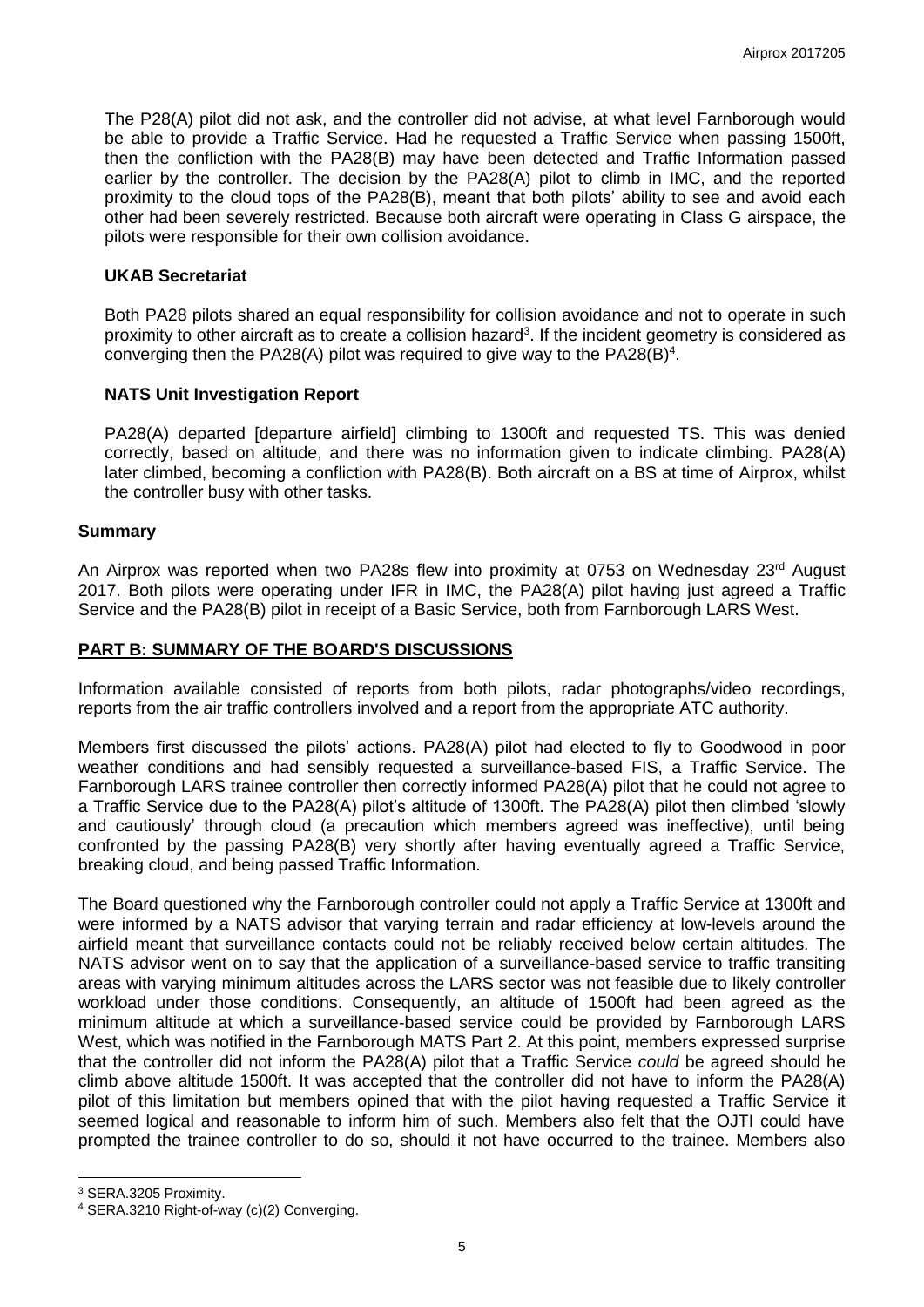questioned where pilots could ascertain the Farnborough minimum surveillance service altitude, given that the Farnborough MATS Part 2 was not publicly available, and were informed that the information was not disseminated outside the ATM environment. The Board considered that pilots should be informed of limitations such as this, and resolved to recommend that 'Farnborough ATSU publish in the UK AIP the minimum altitude at which a surveillance-based service will be provided'.

For his part, the PA28(B) pilot was transiting above cloud and had made the judgement that a nonsurveillance-based service would suffice due to his being unlikely to obtain a Traffic Service and the paucity of traffic at that time of the morning. Members acknowledged the pilot's reasoning but commented on two aspects of the incident. Firstly, it does not normally inconvenience a pilot to request a Traffic Service, which may well be available, and secondly, although recognising that he was somewhat constrained by controlled airspace above, by transiting close to the top of the cloud layer the PA28(B) pilot had denied himself adequate time to see-and-avoid aircraft emerging from the cloud tops. Noting also the PA28(B) pilot's comment that 'even on a Basic Service the controller could have seen that the 2 aircraft's tracks were converging and that Traffic Information should have been passed to each of them', members wondered whether GA pilots in general understood the limitations of a Basic Service and that, although there was a duty of care on a controller to pass Traffic Information should they detect converging tracks, this was very seldom possible due to controllers being otherwise occupied or aircraft not showing a unique squawk code. Additionally, the definition of Basic Service<sup>5</sup> includes the following statement:

'Basic Service relies on the pilot avoiding other traffic, unaided by controllers/ FISOs. It is essential that a *pilot receiving this ATS remains alert to the fact that, unlike a Traffic Service and a Deconfliction Service, the provider of a Basic Service is not required to monitor the flight.*'

It was unfortunate that the Farnborough controllers had been occupied during the PA28(A) pilot's slow climb, but this reiterated the point that it was for pilots to request the appropriate service, not for controllers to second-guess a pilot's intentions or needs.

The Board also discussed the potential barrier of Short Term Conflict Alert (STCA), a radar console generated indication of converging traffic, which was not in use at the time. Some members felt that this would have alerted the controllers to the aircrafts' converging tracks and that Traffic Information could then usefully have been passed. ATC members pointed out that the volume and separation of traffic in the Class G airspace below the London TMA was such that STCA would be alerting nonstop. Options did exist to reduce the separation range at which STCA provided alerts but this would also reduce warning time. The net result being either saturation of warnings, with associated controller desensitisation, or late warnings which provided little time for Traffic Information to be passed. Members also pointed out that such an arrangement would result in a 'service' which was not a Basic Service but more like radar control, which was not part of the purpose or intent of Class G airspace. It was also suggested that this event highlighted perfectly the utility of on-board electronic conspicuity and that the information provided by such systems could have afforded both pilots the situational awareness to take timely and effective avoiding action.

Turning to the cause, some members felt that by denying themselves information visually or from ATC, both PA28 pilots had essentially flown into conflict with the other. Other members disagreed and commented that the 2 pilots had not been aware of each other and had therefore not knowingly flown into conflict. After further discussion, it was decided that the cause had simply been a conflict in Class G, but that both pilots electing to operate in IMC without a surveillance-based FIS was a contributory factor. Turning to the risk, some members thought that although safety had evidently been much reduced, the vertical separation was such that this was not an incident where it had been at a bare minimum (i.e. this was a Category B incident). Others disagreed and opined that in this case a collision had been avoided by providence alone (Category A) and that the outcome could have been catastrophic under only a very slightly different set of circumstances. After some discussion, the latter view prevailed.

l

<sup>5</sup> CAP774 (UK Flight Information Services), Chapter 2, paragraph 2.1.